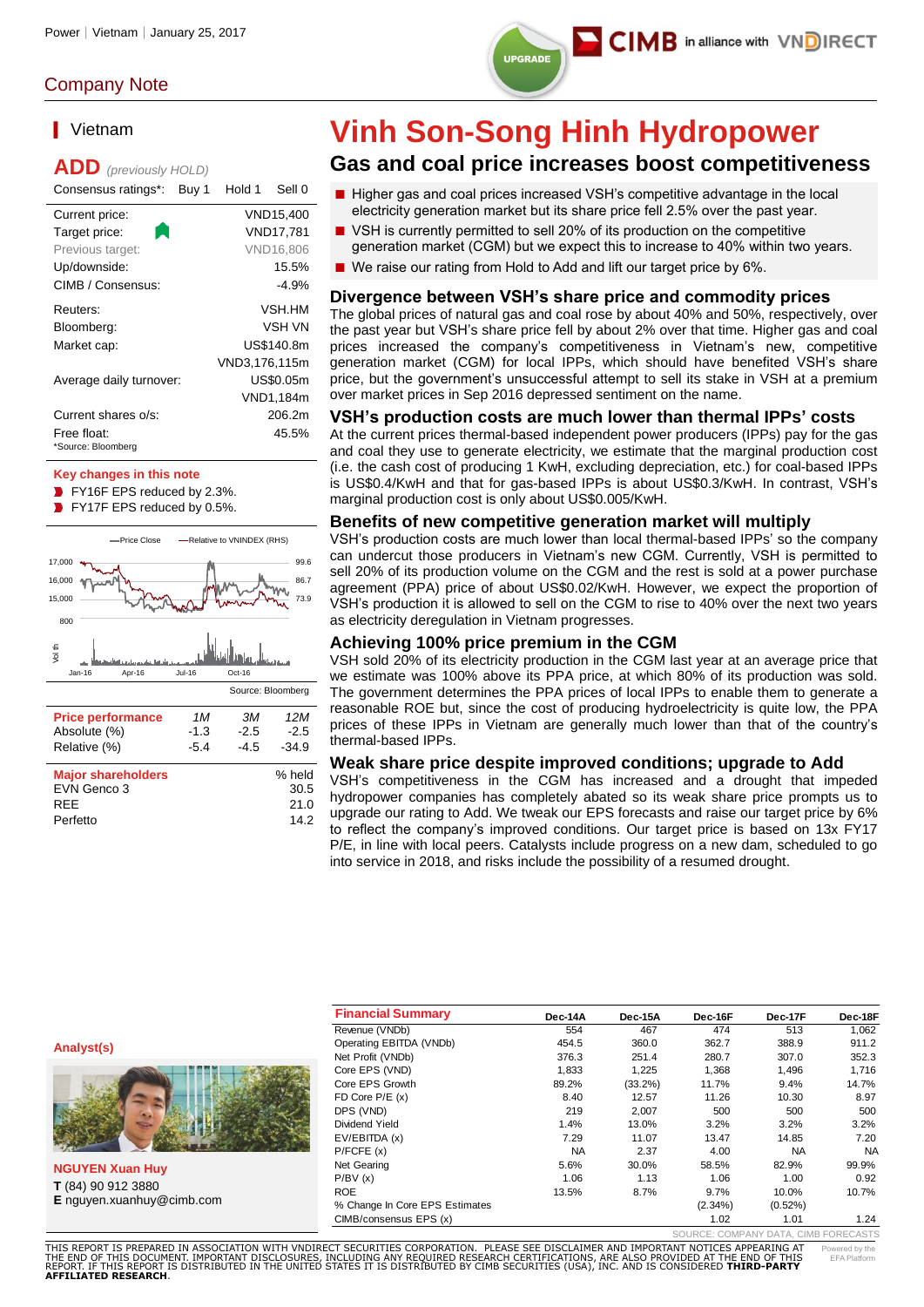

# **Gas and coal price increases boost competitiveness**

## **Local peer group**

| <b>Figure 1: Local peers</b> |                     |                     |                     |                          |
|------------------------------|---------------------|---------------------|---------------------|--------------------------|
|                              | <b>Trailing P/E</b> | <b>Trailing P/B</b> | <b>Trailing ROA</b> | <b>Trailing ROE</b>      |
| SHP VN Equity                | 23.6                | 1.6                 | 3.5                 | 6.6                      |
| TMP VN Equity                | 14.1                | 2.1                 | 9.4                 | 13.9                     |
| CHP VN Equity                | 13.2                | 1.9                 | 6.8                 | 14.0                     |
| <b>TBC VN Equity</b>         | 13.4                | 1.6                 | 15.1                | 15.4                     |
| HJS VN Equity                | 12.3                | 1.2                 | 5.1                 | 9.9                      |
| SJD VN Equity                | 7.8                 | 1.1                 | 10.3                | 13.7                     |
|                              |                     |                     |                     | SOURCES: CIMB. BLOOMBERG |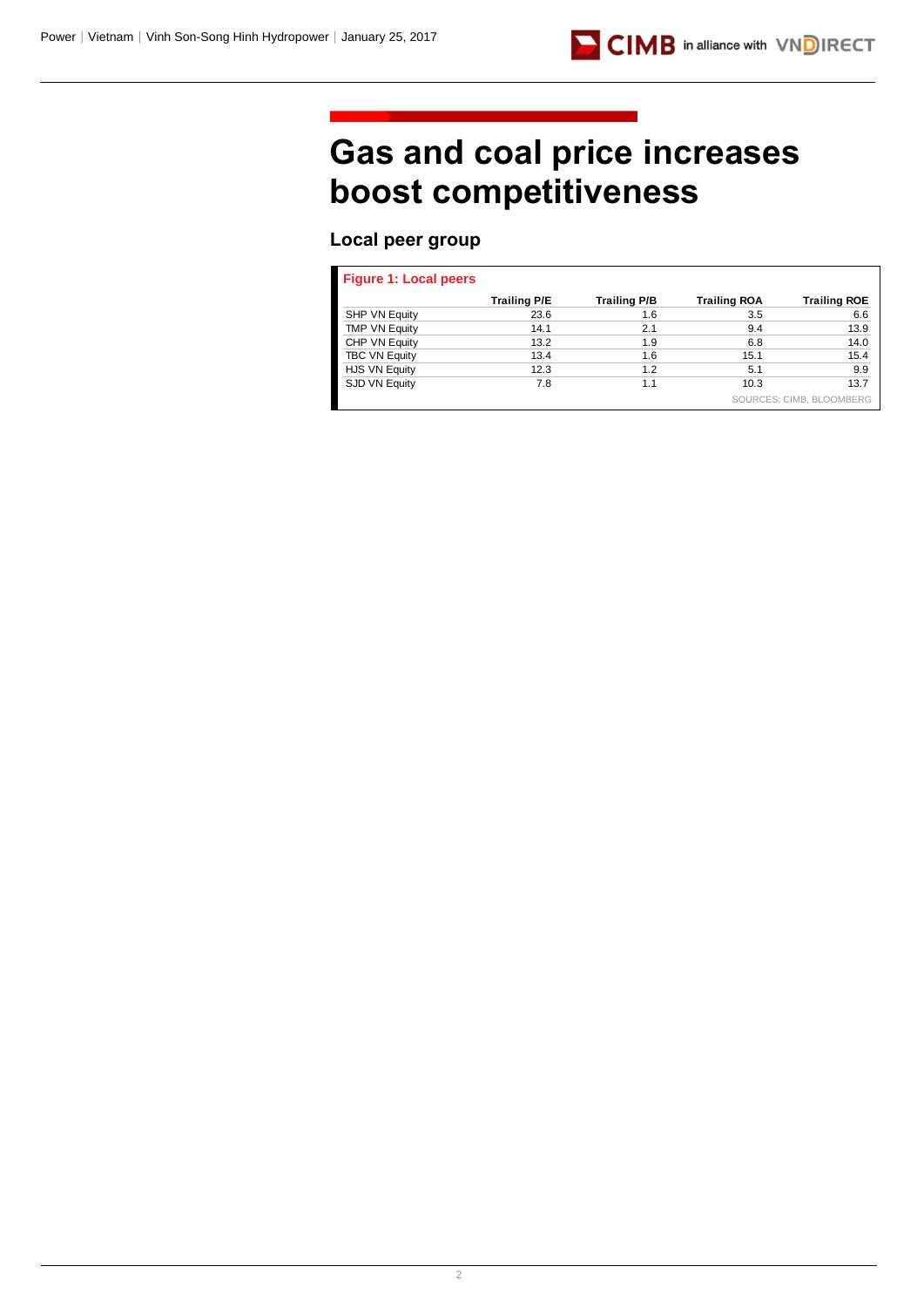

## **BY THE NUMBERS**



### **Profit & Loss**

| (VNDb)                                    | Dec-14A | Dec-15A | Dec-16F | Dec-17F | Dec-18F |
|-------------------------------------------|---------|---------|---------|---------|---------|
| <b>Total Net Revenues</b>                 | 554.2   | 467.0   | 473.8   | 512.6   | 1,061.6 |
| <b>Gross Profit</b>                       | 472.7   | 381.0   | 384.0   | 412.0   | 959.0   |
| <b>Operating EBITDA</b>                   | 454.5   | 360.0   | 362.7   | 388.9   | 911.2   |
| Depreciation And Amortisation             | (76.4)  | (78.9)  | (75.4)  | (75.4)  | (352.0) |
| <b>Operating EBIT</b>                     | 378.1   | 281.1   | 287.2   | 313.5   | 559.2   |
| Financial Income/(Expense)                | 25.2    | 20.3    | 19.8    | 23.2    | (171.3) |
| Pretax Income/(Loss) from Assoc.          | 1.2     | 1.4     | 1.5     | 1.7     | 1.8     |
| Non-Operating Income/(Expense)            | (3.8)   | (20.0)  | 10.0    | 10.0    | 10.0    |
| Profit Before Tax (pre-EI)                | 400.8   | 282.8   | 318.6   | 348.4   | 399.8   |
| <b>Exceptional Items</b>                  |         |         |         |         |         |
| Pre-tax Profit                            | 400.8   | 282.8   | 318.6   | 348.4   | 399.8   |
| Taxation                                  | (24.5)  | (31.4)  | (37.8)  | (41.4)  | (47.5)  |
| Exceptional Income - post-tax             |         |         |         |         |         |
| <b>Profit After Tax</b>                   | 376.3   | 251.4   | 280.7   | 307.0   | 352.3   |
| <b>Minority Interests</b>                 |         |         |         |         |         |
| <b>Preferred Dividends</b>                |         |         |         |         |         |
| FX Gain/(Loss) - post tax                 |         |         |         |         |         |
| Other Adjustments - post-tax              |         |         |         |         |         |
| <b>Net Profit</b>                         | 376.3   | 251.4   | 280.7   | 307.0   | 352.3   |
| <b>Recurring Net Profit</b>               | 376.3   | 251.4   | 280.7   | 307.0   | 352.3   |
| <b>Fully Diluted Recurring Net Profit</b> | 376.3   | 251.4   | 280.7   | 307.0   | 352.3   |

## **Cash Flow**

| (VNDb)                           | Dec-14A | Dec-15A | Dec-16F    | Dec-17F    | Dec-18F   |
|----------------------------------|---------|---------|------------|------------|-----------|
| <b>EBITDA</b>                    | 454.5   | 360.0   | 362.7      | 388.9      | 911.2     |
| Cash Flow from Invt. & Assoc.    |         |         |            |            |           |
| Change In Working Capital        | (403.0) | (79.0)  | (4.2)      | (23.7)     | (335.9)   |
| (Incr)/Decr in Total Provisions  |         |         |            |            |           |
| Other Non-Cash (Income)/Expense  |         |         |            |            |           |
| <b>Other Operating Cashflow</b>  | 101.9   |         | 10.0       | 10.0       | 10.0      |
| Net Interest (Paid)/Received     | 27.3    | 20.3    | 19.8       | 23.2       | (171.3)   |
| <b>Tax Paid</b>                  | (35.1)  | (41.0)  | (37.8)     | (41.4)     | (47.5)    |
| <b>Cashflow From Operations</b>  | 145.7   | 260.3   | 350.5      | 357.1      | 366.6     |
| Capex                            | (256.9) | (560.0) | (1.146.8)  | (1, 148.1) | (1,053.1) |
| Disposals Of FAs/subsidiaries    |         | 0.0     | 0.0        | 0.0        | 0.0       |
| Acq. Of Subsidiaries/investments |         |         |            |            |           |
| <b>Other Investing Cashflow</b>  |         | 20.0    |            |            |           |
| Cash Flow From Investing         | (256.9) | (540.0) | (1, 146.8) | (1, 148.1) | (1,053.1) |
| Debt Raised/(repaid)             | (595.8) | 1,615.0 | 1,586.3    | 600.0      | 350.0     |
| Proceeds From Issue Of Shares    |         |         |            |            |           |
| Shares Repurchased               |         |         |            |            |           |
| Dividends Paid                   | (45.0)  | (412.0) | (102.6)    | (102.6)    | (102.6)   |
| <b>Preferred Dividends</b>       |         |         |            |            |           |
| <b>Other Financing Cashflow</b>  | 0.4     |         |            |            |           |
| Cash Flow From Financing         | (640.3) | 1,203.0 | 1,483.7    | 497.4      | 247.4     |
| <b>Total Cash Generated</b>      | (751.6) | 923.3   | 687.3      | (293.6)    | (439.2)   |
| <b>Free Cashflow To Equity</b>   | (707.0) | 1.335.3 | 790.0      | (191.0)    | (336.5)   |
| <b>Free Cashflow To Firm</b>     | (110.0) | (271.0) | (786.2)    | (780.4)    | (488.7)   |

SOURCE: CIMB RESEARCH, COMPANY DATA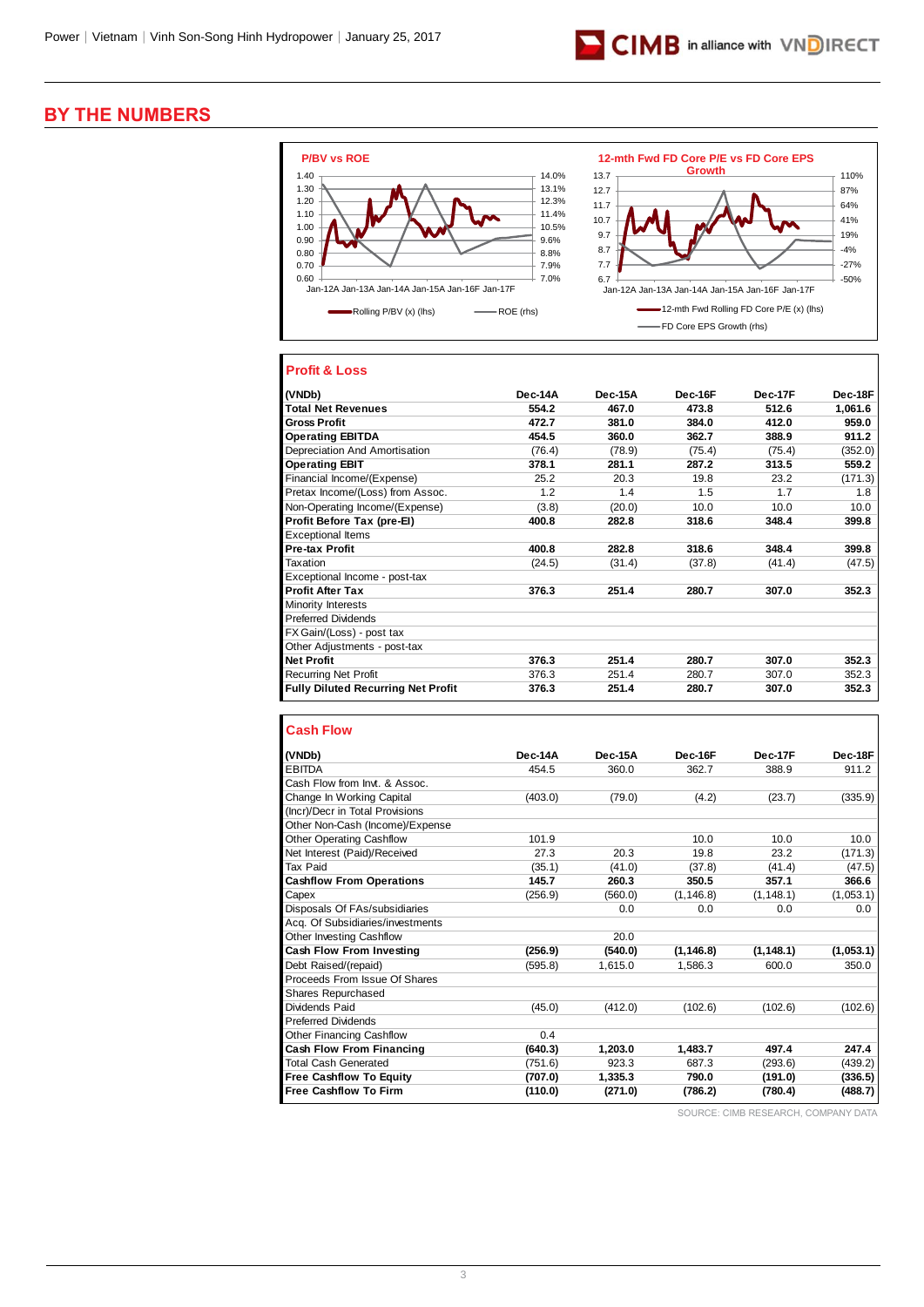

## **BY THE NUMBERS…** cont'd

| <b>Balance Sheet</b>                  |                |          |          |          |          |
|---------------------------------------|----------------|----------|----------|----------|----------|
| (VNDb)                                | Dec-14A        | Dec-15A  | Dec-16F  | Dec-17F  | Dec-18F  |
| <b>Total Cash And Equivalents</b>     | 229            | 1.187    | 1.874    | 1.580    | 1.141    |
| <b>Total Debtors</b>                  | 643            | 427      | 429      | 438      | 572      |
| Inventories                           | 33             | 369      | 374      | 405      | 839      |
| <b>Total Other Current Assets</b>     | 98             | 35       | 36       | 39       | 81       |
| <b>Total Current Assets</b>           | 1,003          | 2,018    | 2,713    | 2,462    | 2,633    |
| <b>Fixed Assets</b>                   | 2.641          | 2.996    | 4.068    | 5,140    | 5,841    |
| <b>Total Investments</b>              | 15             | 13       | 14       | 16       | 18       |
| Intangible Assets                     | 0              | $\Omega$ | $\Omega$ | $\Omega$ | 0        |
| <b>Total Other Non-Current Assets</b> | $\overline{2}$ | 22       | 22       | 22       | 22       |
| <b>Total Non-current Assets</b>       | 2.658          | 3.031    | 4.104    | 5.178    | 5,881    |
| Short-term Debt                       | 258            | 251      | 150      | 250      | 300      |
| Current Portion of Long-Term Debt     |                |          |          |          |          |
| <b>Total Creditors</b>                | 194            | 198      | 200      | 217      | 449      |
| <b>Other Current Liabilities</b>      | 89             | 35       | 36       | 39       | 80       |
| <b>Total Current Liabilities</b>      | 541            | 483      | 386      | 505      | 829      |
| Total Long-term Debt                  | 137            | 1.775    | 3.462    | 3.962    | 4.262    |
| Hybrid Debt - Debt Component          |                |          |          |          |          |
| Total Other Non-Current Liabilities   | $\Omega$       | $\Omega$ | $\Omega$ | $\Omega$ | $\Omega$ |
| <b>Total Non-current Liabilities</b>  | 137            | 1,775    | 3.462    | 3,962    | 4,262    |
| <b>Total Provisions</b>               | 0              | $\Omega$ | $\Omega$ | $\Omega$ | 0        |
| <b>Total Liabilities</b>              | 679            | 2,258    | 3.848    | 4.467    | 5,091    |
| Shareholders' Equity                  | 2.983          | 2,791    | 2,969    | 3.174    | 3,423    |
| Minority Interests                    |                |          |          |          |          |
| <b>Total Equity</b>                   | 2.983          | 2.791    | 2.969    | 3.174    | 3.423    |

#### **Key Ratios Dec-14A Dec-15A Dec-16F Dec-17F Dec-18F** Revenue Growth 96% (16%) 1% 8% 107%<br>
Operating EBITDA Growth 114% (21%) 1% 7% 134% Operating EBITDA Growth 114% (21%) 1% 7% 134% Operating EBITDA Margin 82.0% 77.1% 76.5% 75.9% 85.8% Net Cash Per Share (VND) (810) (4,086) (8,466) (12,819) (16,664) BVPS (VND) 14,531 13,598 14,466 15,462 16,678 Gross Interest Cover 114.8 32.3 28.4 29.4 2.8<br>
Effective Tax Rate 6.1% 11.1% 11.9% 11.9% 11.9% 11.9% Effective Tax Rate Net Dividend Payout Ratio **12%** 164% 37% 33% 29% 29%<br>
Accounts Receivables Days 208.3 219.1 88.8 85.8 66.1 Accounts Receivables Days 208.3 219.1 88.8 85.8 66.1<br>
Inventory Days 208.3 154 852 1,513 1,413 2,211 Inventory Days 154 852 1,513 1,413 2,211<br>Accounts Payables Days 517 832 811 757 1,184 Accounts Payables Days 517 832 811 757 ROIC (%) 13.3% 9.0% 7.9% 6.7% 9.7% 9.7% ROCE (%) 11.9% 7.6% 5.6% 5.0% 7.6% Return On Average Assets 9.58% 5.31% 4.40% 3.93% 6.48%

| <b>Key Drivers</b>               |         |         |         |         |         |
|----------------------------------|---------|---------|---------|---------|---------|
|                                  | Dec-14A | Dec-15A | Dec-16F | Dec-17F | Dec-18F |
| Power Despatched (GWh)           | 660.0   | 666.0   | 566.1   | 622.7   | 1.169.7 |
| Capacity (MW)                    | 136.0   | 136.0   | 366.0   | 366.0   | 366.0   |
| Average Capacity Utilisation (%) | 92.3%   | 93.1%   | 79.2%   | 87.1%   | 0.0%    |
| Avg tariff/ASP per kwh (% chg)   | N/A     | N/A     | N/A     | N/A     | N/A     |
| Fuel Cost Per Kwh (% Change)     | N/A     | N/A     | N/A     | N/A     | N/A     |
| Industry Reserve Margin (%)      | N/A     | N/A     | N/A     | N/A     | N/A     |

SOURCE: CIMB RESEARCH, COMPANY DATA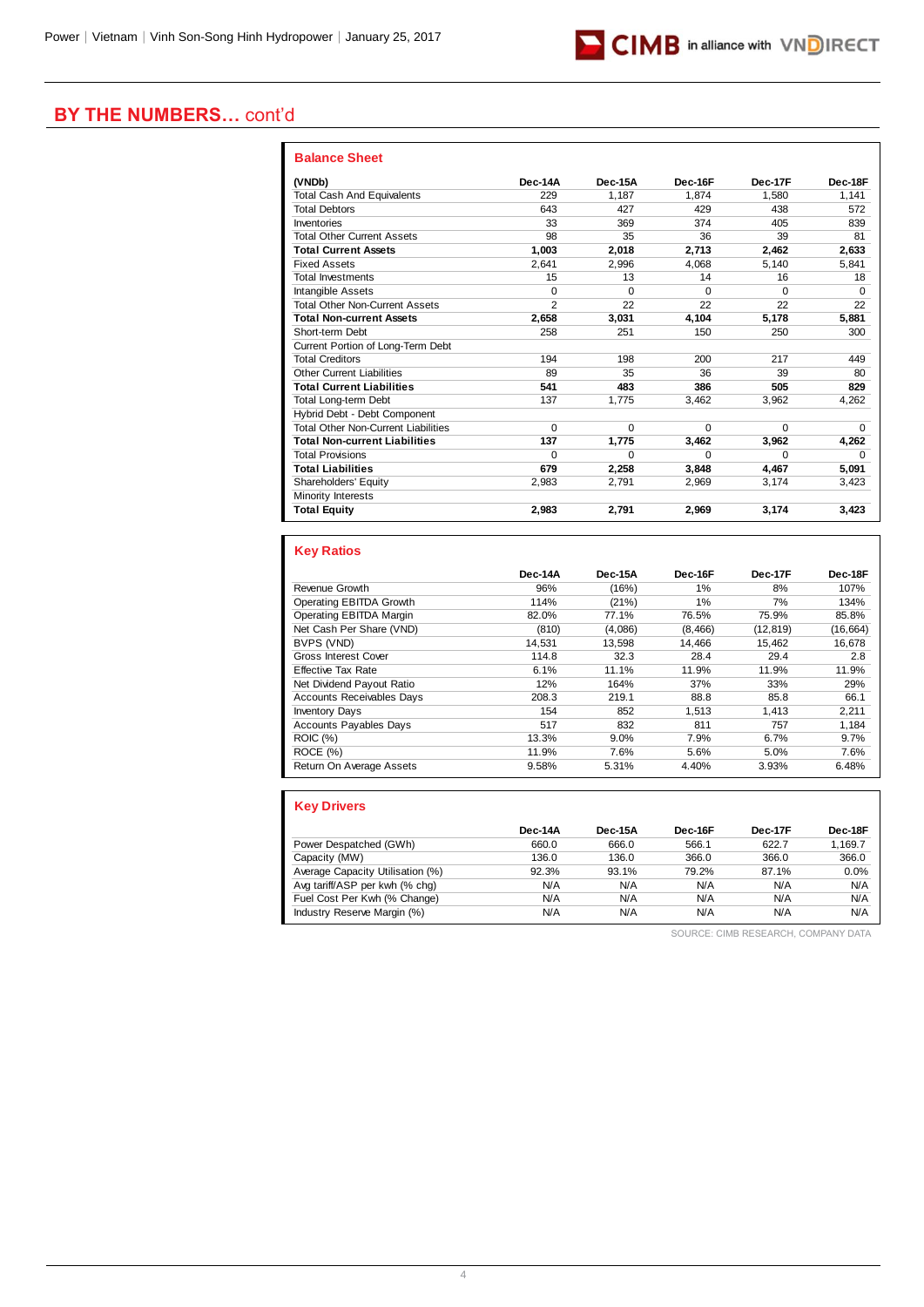

### **DISCLAIMER** #01

The content of this report (including the views and opinions expressed therein, and the information comprised therein) has been prepared by and belongs to CIMB and is distributed by CIMB.

This report is not directed to, or intended for distribution to or use by, any person or entity who is a citizen or resident of or located in any locality, state, country or other jurisdiction where such distribution, publication, availability or use would be contrary to law or regulation.

By accepting this report, the recipient hereof represents and warrants that he is entitled to receive such report in accordance with the restrictions set forth below and agrees to be bound by the limitations contained herein (including the "Restrictions on Distributions" set out below). Any failure to comply with these limitations may constitute a violation of law. This publication is being supplied to you strictly on the basis that it will remain confidential. No part of this report may be (i) copied, photocopied, duplicated, stored or reproduced in any form by any means or (ii) redistributed or passed on, directly or indirectly, to any other person in whole or in part, for any purpose without the prior written consent of CIMB. The information contained in this research report is prepared from data believed to be correct and reliable at the time of issue of this report. CIMB may or may not issue regular reports on the subject matter of this report at any frequency and may cease to do so or change the periodicity of reports at any time. CIMB is under no obligation to update this report in the event of a material change to the information contained in this report. CIMB has no, and will not accept any, obligation to (i) check or ensure that the contents of this report remain current, reliable or relevant, (ii) ensure that the content of this report constitutes all the information a prospective investor may require, (iii) ensure the adequacy, accuracy, completeness, reliability or fairness of any views, opinions and information, and accordingly, CIMB, or any of their respective affiliates, or its related persons (and their respective directors, associates, connected persons and/or employees) shall not be liable in any manner whatsoever for any consequences (including but not limited to any direct, indirect or consequential losses, loss of profits and damages) of any reliance thereon or usage thereof. In particular, CIMB disclaims all responsibility and liability for the views and opinions set out in this report.

Unless otherwise specified, this report is based upon sources which CIMB considers to be reasonable. Such sources will, unless otherwise specified, for market data, be market data and prices available from the main stock exchange or market where the relevant security is listed, or, where appropriate, any other market. Information on the accounts and business of company(ies) will generally be based on published statements of the company(ies), information disseminated by regulatory information services, other publicly available information and information resulting from our research.

Whilst every effort is made to ensure that statements of facts made in this report are accurate, all estimates, projections, forecasts, expressions of opinion and other subjective judgments contained in this report are based on assumptions considered to be reasonable as of the date of the document in which they are contained and must not be construed as a representation that the matters referred to therein will occur. Past performance is not a reliable indicator of future performance. The value of investments may go down as well as up and those investing may, depending on the investments in question, lose more than the initial investment. No report shall constitute an offer or an invitation by or on behalf of CIMB or its affiliates to any person to buy or sell any investments.

CIMB, its affiliates and related companies, their directors, associates, connected parties and/or employees may own or have positions in securities of the company(ies) covered in this research report or any securities related thereto and may from time to time add to or dispose of, or may be materially interested in, any such securities. Further, CIMB, its affiliates and its related companies do and seek to do business with the company(ies) covered in this research report and may from time to time act as market maker or have assumed an underwriting commitment in securities of such company(ies), may sell them to or buy them from customers on a principal basis and may also perform or seek to perform significant investment banking, advisory, underwriting or placement services for or relating to such company(ies) as well as solicit such investment, advisory or other services from any entity mentioned in this report.

CIMB or its affiliates may enter into an agreement with the company(ies) covered in this report relating to the production of research reports. CIMB may disclose the contents of this report to the company(ies) covered by it and may have amended the contents of this report following such disclosure.

The analyst responsible for the production of this report hereby certifies that the views expressed herein accurately and exclusively reflect his or her personal views and opinions about any and all of the issuers or securities analysed in this report and were prepared independently and autonomously. No part of the compensation of the analyst(s) was, is, or will be directly or indirectly related to the inclusion of specific recommendations(s) or view(s) in this report. CIMB prohibits the analyst(s) who prepared this research report from receiving any compensation, incentive or bonus based on specific investment banking transactions or for providing a specific recommendation for, or view of, a particular company. Information barriers and other arrangements may be established where necessary to prevent conflicts of interests arising. However, the analyst(s) may receive compensation that is based on his/their coverage of company(ies) in the performance of his/their duties or the performance of his/their recommendations and the research personnel involved in the preparation of this report may also participate in the solicitation of the businesses as described above. In reviewing this research report, an investor should be aware that any or all of the foregoing, among other things, may give rise to real or potential conflicts of interest. Additional information is, subject to the duties of confidentiality, available on request.

Reports relating to a specific geographical area are produced by the corresponding CIMB entity as listed in the table below. The term "CIMB" shall denote, where appropriate, the relevant entity distributing or disseminating the report in the particular jurisdiction referenced below, or, in every other case, CIMB Group Holdings Berhad ("**CIMBGH**") and its affiliates, subsidiaries and related companies.

| Country     | <b>CIMB Entity</b>                      | <b>Regulated by</b>                                             |
|-------------|-----------------------------------------|-----------------------------------------------------------------|
| Hong Kong   | <b>CIMB Securities Limited</b>          | Securities and Futures Commission Hong Kong                     |
| India       | CIMB Securities (India) Private Limited | Securities and Exchange Board of India (SEBI)                   |
| Indonesia   | PT CIMB Securities Indonesia            | Financial Services Authority of Indonesia                       |
| Malavsia    | <b>CIMB Investment Bank Berhad</b>      | Securities Commission Malaysia                                  |
| Singapore   | CIMB Research Pte. Ltd.                 | Monetary Authority of Singapore                                 |
| South Korea | CIMB Securities Limited, Korea Branch   | Financial Services Commission and Financial Supervisory Service |
| Taiwan      | CIMB Securities Limited, Taiwan Branch  | <b>Financial Supervisory Commission</b>                         |
| Thailand    | CIMB Securities (Thailand) Co. Ltd.     | Securities and Exchange Commission Thailand                     |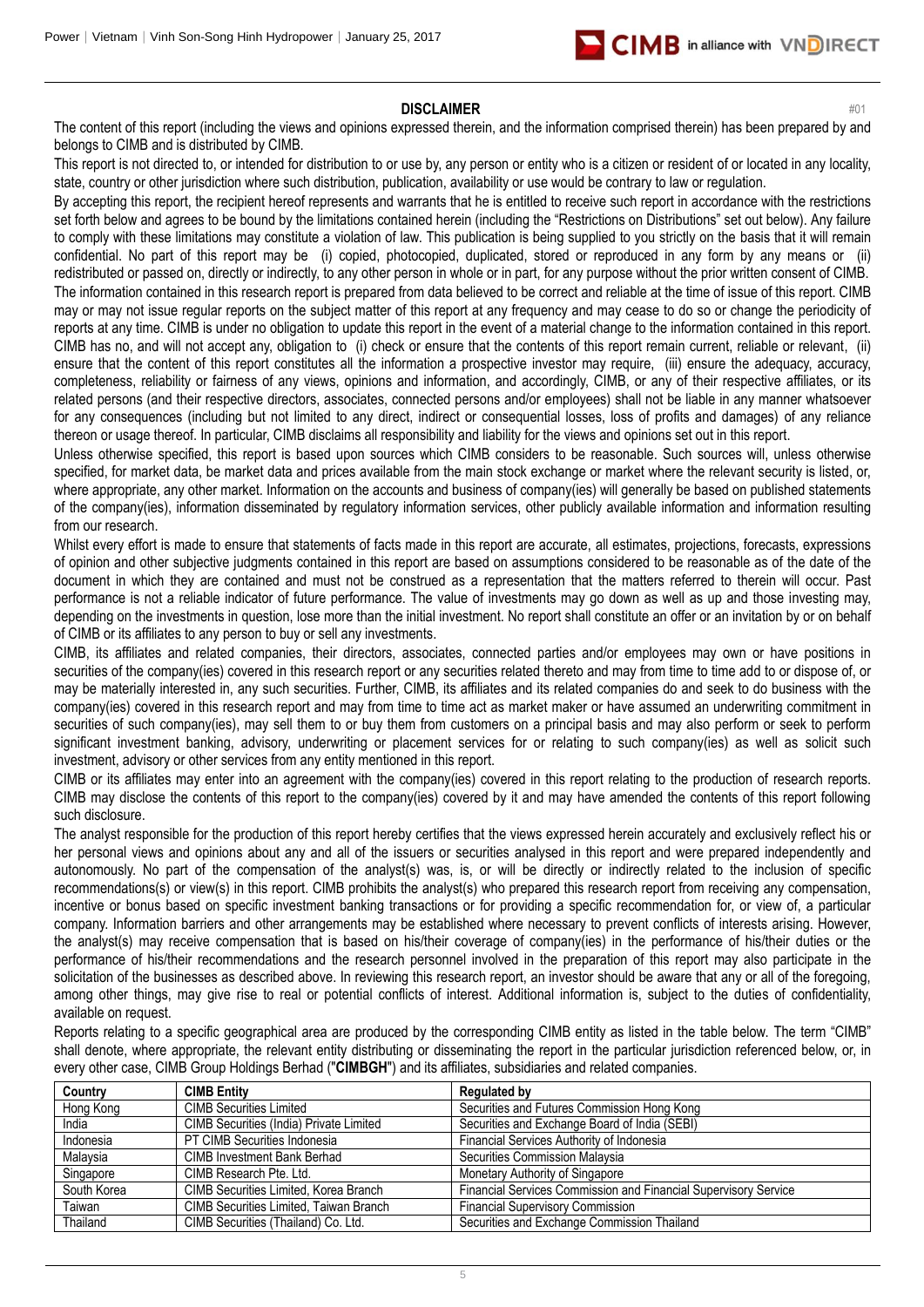

(i) As of January 24, 2017 CIMB has a proprietary position in the securities (which may include but not limited to shares, warrants, call warrants and/or any other derivatives) in the following company or companies covered or recommended in this report:

(a) -

(ii) As of January 25, 2017, the analyst(s) who prepared this report, and the associate(s), has / have an interest in the securities (which may include but not limited to shares, warrants, call warrants and/or any other derivatives) in the following company or companies covered or recommended in this report:

(a) -

This report does not purport to contain all the information that a prospective investor may require. CIMB or any of its affiliates does not make any guarantee, representation or warranty, express or implied, as to the adequacy, accuracy, completeness, reliability or fairness of any such information and opinion contained in this report. Neither CIMB nor any of its affiliates nor its related persons shall be liable in any manner whatsoever for any consequences (including but not limited to any direct, indirect or consequential losses, loss of profits and damages) of any reliance thereon or usage thereof.

This report is general in nature and has been prepared for information purposes only. It is intended for circulation amongst CIMB and its affiliates' clients generally and does not have regard to the specific investment objectives, financial situation and the particular needs of any specific person who may receive this report. The information and opinions in this report are not and should not be construed or considered as an offer, recommendation or solicitation to buy or sell the subject securities, related investments or other financial instruments or any derivative instrument, or any rights pertaining thereto.

Investors are advised to make their own independent evaluation of the information contained in this research report, consider their own individual investment objectives, financial situation and particular needs and consult their own professional and financial advisers as to the legal, business, financial, tax and other aspects before participating in any transaction in respect of the securities of company(ies) covered in this research report. The securities of such company(ies) may not be eligible for sale in all jurisdictions or to all categories of investors.

**Australia:** Despite anything in this report to the contrary, this research is provided in Australia by CIMB Securities (Singapore) Pte. Ltd. and CIMB Securities Limited. This research is only available in Australia to persons who are "wholesale clients" (within the meaning of the Corporations Act 2001 (Cth) and is supplied solely for the use of such wholesale clients and shall not be distributed or passed on to any other person. You represent and warrant that if you are in Australia, you are a "wholesale client". This research is of a general nature only and has been prepared without taking into account the objectives, financial situation or needs of the individual recipient. CIMB Securities (Singapore) Pte. Ltd. and CIMB Securities Limited do not hold, and are not required to hold an Australian financial services licence. CIMB Securities (Singapore) Pte. Ltd. and CIMB Securities Limited rely on "passporting" exemptions for entities appropriately licensed by the Monetary Authority of Singapore (under ASIC Class Order 03/1102) and the Securities and Futures Commission in Hong Kong (under ASIC Class Order 03/1103).

**Canada:** This research report has not been prepared in accordance with the disclosure requirements of Dealer Member Rule 3400 – Research Restrictions and Disclosure Requirements of the Investment Industry Regulatory Organization of Canada. For any research report distributed by CIBC, further disclosures related to CIBC conflicts of interest can be found at https://researchcentral.cibcwm.com .

**China:** For the purpose of this report, the People's Republic of China ("PRC") does not include the Hong Kong Special Administrative Region, the Macau Special Administrative Region or Taiwan. The distributor of this report has not been approved or licensed by the China Securities Regulatory Commission or any other relevant regulatory authority or governmental agency in the PRC. This report contains only marketing information. The distribution of this report is not an offer to buy or sell to any person within or outside PRC or a solicitation to any person within or outside of PRC to buy or sell any instruments described herein. This report is being issued outside the PRC to a limited number of institutional investors and may not be provided to any person other than the original recipient and may not be reproduced or used for any other purpose.

France: Only qualified investors within the meaning of French law shall have access to this report. This report shall not be considered as an offer to subscribe to, or used in connection with, any offer for subscription or sale or marketing or direct or indirect distribution of financial instruments and it is not intended as a solicitation for the purchase of any financial instrument.

**Germany:** This report is only directed at persons who are professional investors as defined in sec 31a(2) of the German Securities Trading Act (WpHG). This publication constitutes research of a non-binding nature on the market situation and the investment instruments cited here at the time of the publication of the information.

The current prices/yields in this issue are based upon closing prices from Bloomberg as of the day preceding publication. Please note that neither the German Federal Financial Supervisory Agency (BaFin), nor any other supervisory authority exercises any control over the content of this report.

**Hong Kong:** This report is issued and distributed in Hong Kong by CIMB Securities Limited ("CHK") which is licensed in Hong Kong by the Securities and Futures Commission for Type 1 (dealing in securities), Type 4 (advising on securities) and Type 6 (advising on corporate finance) activities. Any investors wishing to purchase or otherwise deal in the securities covered in this report should contact the Head of Sales at CIMB Securities Limited. The views and opinions in this research report are our own as of the date hereof and are subject to change. If the Financial Services and Markets Act of the United Kingdom or the rules of the Financial Conduct Authority apply to a recipient, our obligations owed to such recipient therein are unaffected. CHK has no obligation to update its opinion or the information in this research report.

This publication is strictly confidential and is for private circulation only to clients of CHK.

CIMB Securities Limited does not make a market on the securities mentioned in the report.

**India:** This report is issued and distributed in India by CIMB Securities (India) Private Limited ("CIMB India") which is registered with SEBI as a stock-broker under the Securities and Exchange Board of India (Stock Brokers and Sub-Brokers) Regulations, 1992, the Securities and Exchange Board of India (Research Analyst) Regulations, 2014 (SEBI Registration Number INH000000669) and in accordance with the provisions of Regulation 4 (g) of the Securities and Exchange Board of India (Investment Advisers) Regulations, 2013, CIMB India is not required to seek registration with SEBI as an Investment Adviser.

The research analysts, strategists or economists principally responsible for the preparation of this research report are segregated from equity stock broking and merchant banking of CIMB India and they have received compensation based upon various factors, including quality, accuracy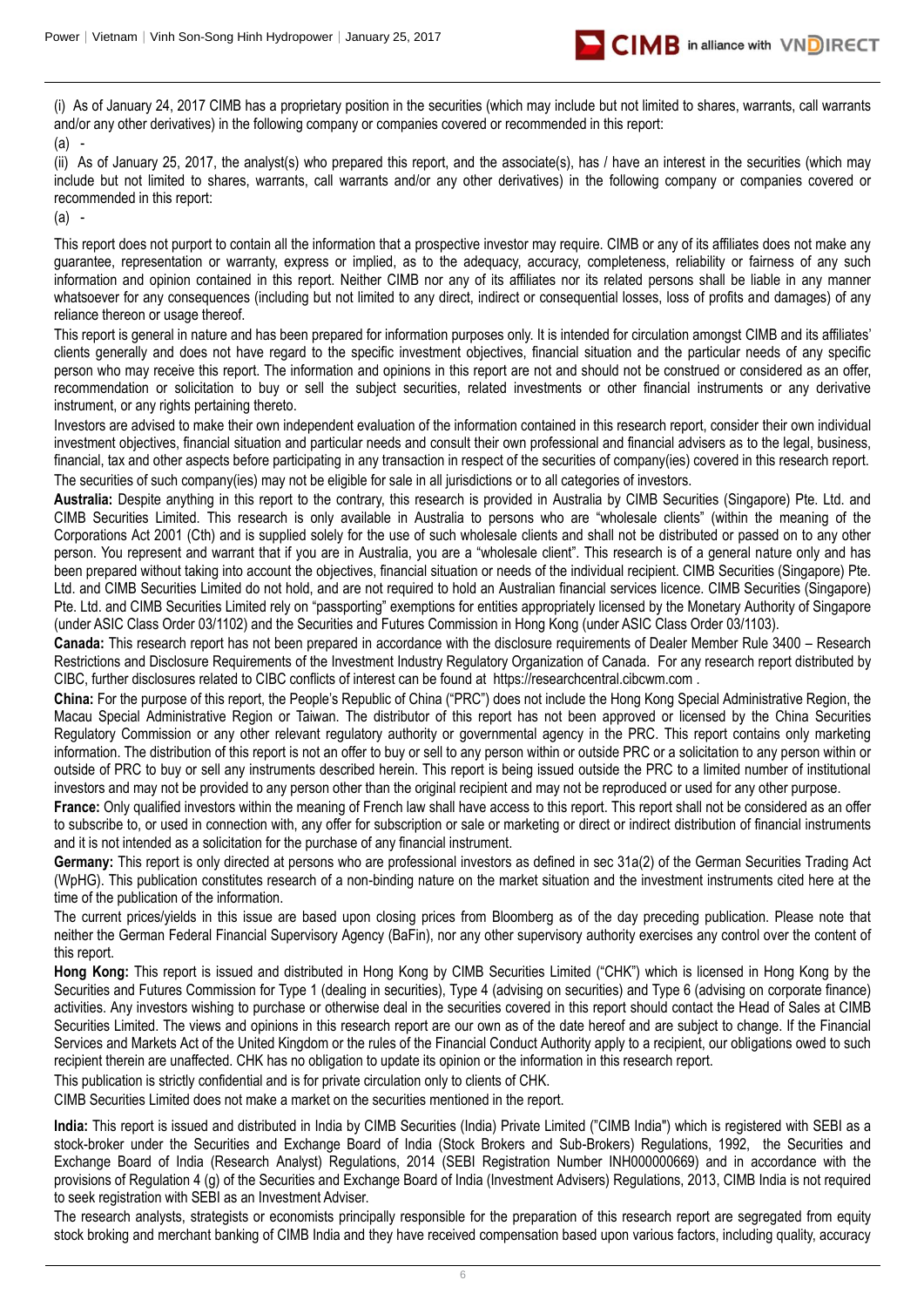

and value of research, firm profitability or revenues, client feedback and competitive factors. Research analysts', strategists' or economists' compensation is not linked to investment banking or capital markets transactions performed or proposed to be performed by CIMB India or its affiliates."

**Indonesia:** This report is issued and distributed by PT CIMB Securities Indonesia ("CIMBI"). The views and opinions in this research report are our own as of the date hereof and are subject to change. If the Financial Services and Markets Act of the United Kingdom or the rules of the Financial Conduct Authority apply to a recipient, our obligations owed to such recipient therein are unaffected. CIMBI has no obligation to update its opinion or the information in this research report. Neither this report nor any copy hereof may be distributed in Indonesia or to any Indonesian citizens wherever they are domiciled or to Indonesian residents except in compliance with applicable Indonesian capital market laws and regulations.

This research report is not an offer of securities in Indonesia. The securities referred to in this research report have not been registered with the Financial Services Authority (Otoritas Jasa Keuangan) pursuant to relevant capital market laws and regulations, and may not be offered or sold within the territory of the Republic of Indonesia or to Indonesian citizens through a public offering or in circumstances which constitute an offer within the meaning of the Indonesian capital market law and regulations.

**Ireland:** CIMB is not an investment firm authorised in the Republic of Ireland and no part of this document should be construed as CIMB acting as, or otherwise claiming or representing to be, an investment firm authorised in the Republic of Ireland.

**Malaysia:** This report is issued and distributed by CIMB Investment Bank Berhad ("CIMB") solely for the benefit of and for the exclusive use of our clients. If the Financial Services and Markets Act of the United Kingdom or the rules of the Financial Conduct Authority apply to a recipient, our obligations owed to such recipient therein are unaffected. CIMB has no obligation to update, revise or reaffirm its opinion or the information in this research reports after the date of this report.

**New Zealand:** In New Zealand, this report is for distribution only to persons who are wholesale clients pursuant to section 5C of the Financial Advisers Act 2008.

**Singapore:** This report is issued and distributed by CIMB Research Pte Ltd ("CIMBR"). CIMBR is a financial adviser licensed under the Financial Advisers Act, Cap 110 ("FAA") for advising on investment products, by issuing or promulgating research analyses or research reports, whether in electronic, print or other form. Accordingly CIMBR is a subject to the applicable rules under the FAA unless it is able to avail itself to any prescribed exemptions.

Recipients of this report are to contact CIMB Research Pte Ltd, 50 Raffles Place, #19-00 Singapore Land Tower, Singapore in respect of any matters arising from, or in connection with this report. CIMBR has no obligation to update its opinion or the information in this research report. This publication is strictly confidential and is for private circulation only. If you have not been sent this report by CIMBR directly, you may not rely, use or disclose to anyone else this report or its contents.

If the recipient of this research report is not an accredited investor, expert investor or institutional investor, CIMBR accepts legal responsibility for the contents of the report without any disclaimer limiting or otherwise curtailing such legal responsibility. If the recipient is an accredited investor, expert investor or institutional investor, the recipient is deemed to acknowledge that CIMBR is exempt from certain requirements under the FAA and its attendant regulations, and as such, is exempt from complying with the following :

(a) Section 25 of the FAA (obligation to disclose product information);

(b) Section 27 (duty not to make recommendation with respect to any investment product without having a reasonable basis where you may be reasonably expected to rely on the recommendation) of the FAA;

(c) MAS Notice on Information to Clients and Product Information Disclosure [Notice No. FAA-N03];

(d) MAS Notice on Recommendation on Investment Products [Notice No. FAA-N16];

(e) Section 36 (obligation on disclosure of interest in securities), and

(f) any other laws, regulations, notices, directive, guidelines, circulars and practice notes which are relates to the above, to the extent permitted by applicable laws, as may be amended from time to time, and any other laws, regulations, notices, directive, guidelines, circulars, and practice notes as we may notify you from time to time. In addition, the recipient who is an accredited investor, expert investor or institutional investor acknowledges that a CIMBR is exempt from Section 27 of the FAA, the recipient will also not be able to file a civil claim against CIMBR for any loss or damage arising from the recipient's reliance on any recommendation made by CIMBR which would otherwise be a right that is available to the recipient under Section 27 of the FAA, the recipient will also not be able to file a civil claim against CIMBR for any loss or damage arising from the recipient's reliance on any recommendation made by CIMBR which would otherwise be a right that is available to the recipient under Section 27 of the FAA.

CIMB Research Pte Ltd ("CIMBR"), its affiliates and related companies, their directors, associates, connected parties and/or employees may own or have positions in securities of the company(ies) covered in this research report or any securities related thereto and may from time to time add to or dispose of, or may be materially interested in, any such securities. Further, CIMBR, its affiliates and its related companies do and seek to do business with the company(ies) covered in this research report and may from time to time act as market maker or have assumed an underwriting commitment in securities of such company(ies), may sell them to or buy them from customers on a principal basis and may also perform or seek to perform significant investment banking, advisory, underwriting or placement services for or relating to such company(ies) as well as solicit such investment, advisory or other services from any entity mentioned in this report.

As of January 24, 2017, CIMBR does not have a proprietary position in the recommended securities in this report.

CIMB Securities Singapore Pte Ltd and/or CIMB Bank does not make a market on the securities mentioned in the report.

**South Korea:** This report is issued and distributed in South Korea by CIMB Securities Limited, Korea Branch ("CIMB Korea") which is licensed as a cash equity broker, and regulated by the Financial Services Commission and Financial Supervisory Service of Korea. In South Korea, this report is for distribution only to professional investors under Article 9(5) of the Financial Investment Services and Capital Market Act of Korea ("FSCMA").

**Spain:** This document is a research report and it is addressed to institutional investors only. The research report is of a general nature and not personalised and does not constitute investment advice so, as the case may be, the recipient must seek proper advice before adopting any investment decision. This document does not constitute a public offering of securities.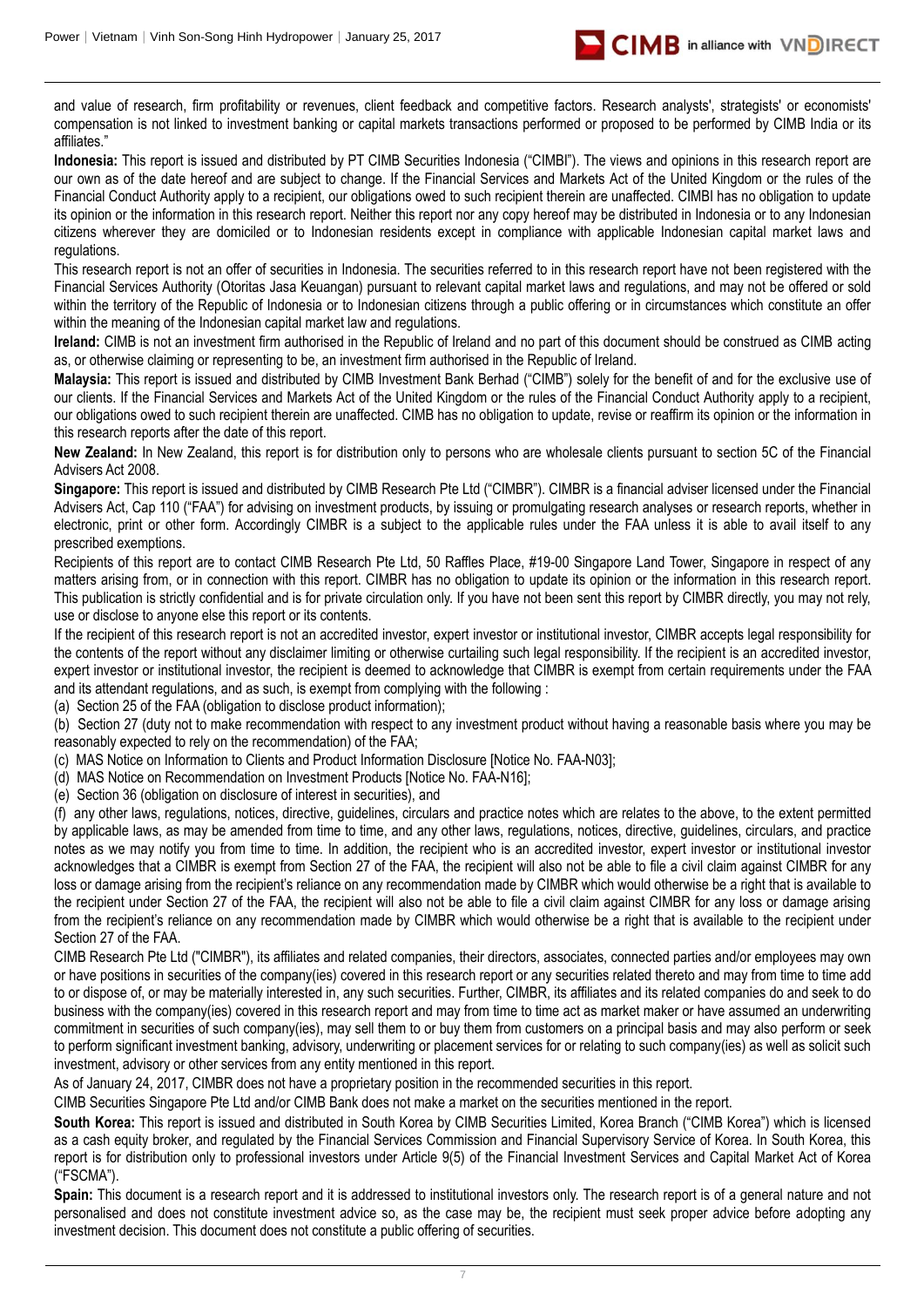

CIMB is not registered with the Spanish Comision Nacional del Mercado de Valores to provide investment services.

**Sweden:** This report contains only marketing information and has not been approved by the Swedish Financial Supervisory Authority. The distribution of this report is not an offer to sell to any person in Sweden or a solicitation to any person in Sweden to buy any instruments described herein and may not be forwarded to the public in Sweden.

Switzerland: This report has not been prepared in accordance with the recognized self-regulatory minimal standards for research reports of banks issued by the Swiss Bankers' Association (Directives on the Independence of Financial Research).

Taiwan: This research report is not an offer or marketing of foreign securities in Taiwan. The securities as referred to in this research report have not been and will not be registered with the Financial Supervisory Commission of the Republic of China pursuant to relevant securities laws and regulations and may not be offered or sold within the Republic of China through a public offering or in circumstances which constitutes an offer or a placement within the meaning of the Securities and Exchange Law of the Republic of China that requires a registration or approval of the Financial Supervisory Commission of the Republic of China.

**Thailand:** This report is issued and distributed by CIMB Securities (Thailand) Company Limited ("CIMBS") based upon sources believed to be reliable (but their accuracy, completeness or correctness is not guaranteed). The statements or expressions of opinion herein were arrived at after due and careful consideration for use as information for investment. Such opinions are subject to change without notice and CIMBS has no obligation to update its opinion or the information in this research report.

If the Financial Services and Markets Act of the United Kingdom or the rules of the Financial Conduct Authority apply to a recipient, our obligations owed to such recipient are unaffected.

CIMB Securities (Thailand) Co., Ltd. may act or acts as Market Maker, and issuer and offerer of Derivative Warrants and Structured Note which may have the following securities as its underlying securities. Investors should carefully read and study the details of the derivative warrants in the prospectus before making investment decisions.

AAV, ADVANC, AMATA, AOT, AP, BA, BANPU, BBL, BCH, BCP, BDMS, BEAUTY, BEC, BEM, BH, BIG, BLA, BLAND, BTS, CBG, CENTEL, CHG, CK, CKP, COM7, CPALL, CPF, CPN, DELTA, DTAC, EGCO, EPG, GLOBAL, GLOW, GPSC, GUNKUL, HANA, HMPRO, ICHI, IFEC, INTUCH, IRPC, ITD, IVL, KAMART, KBANK, KCE, KKP, KTB, KTC, LH, LHBANK, LPN, MAJOR, MINT, MTLS, PLANB, PSH, PTG, PTT, PTTEP, PTTGC, QH, ROBINS, RS, S, SAMART, SAWAD, SCB, SCC, SCN, SGP, SIRI, SPALI, SPCG, SPRC, STEC, STPI, SUPER, TASCO, TCAP, THAI, THANI, THCOM, TISCO, TKN, TMB, TOP, TPIPL, TRUE, TTA, TTCL, TTW, TU, TVO, UNIQ, VGI, VIBHA, VNG, WHA.

### **Corporate Governance Report:**

The disclosure of the survey result of the Thai Institute of Directors Association ("IOD") regarding corporate governance is made pursuant to the policy of the Office of the Securities and Exchange Commission. The survey of the IOD is based on the information of a company listed on the Stock Exchange of Thailand and the Market for Alternative Investment disclosed to the public and able to be accessed by a general public investor. The result, therefore, is from the perspective of a third party. It is not an evaluation of operation and is not based on inside information.

The survey result is as of the date appearing in the Corporate Governance Report of Thai Listed Companies. As a result, the survey result may be changed after that date. CIMBS does not confirm nor certify the accuracy of such survey result.

| $S_{max}$<br>----<br>Randel | 100<br>۵n<br>1 U U<br>JU | .on<br>or<br>೦೭<br>υv | 70<br>$\rightarrow$<br>. | $\sim$ $\sim$<br>Beld<br>$\cdot$ $\sim$<br>эw<br>ו טש | Resul<br>NIC<br>urve: |
|-----------------------------|--------------------------|-----------------------|--------------------------|-------------------------------------------------------|-----------------------|
| Dе<br>ribtion:              | Excellent                | Gooc<br>Ver           | Gooc                     | N/A                                                   |                       |

**United Arab Emirates:** The distributor of this report has not been approved or licensed by the UAE Central Bank or any other relevant licensing authorities or governmental agencies in the United Arab Emirates. This report is strictly private and confidential and has not been reviewed by, deposited or registered with UAE Central Bank or any other licensing authority or governmental agencies in the United Arab Emirates. This report is being issued outside the United Arab Emirates to a limited number of institutional investors and must not be provided to any person other than the original recipient and may not be reproduced or used for any other purpose. Further, the information contained in this report is not intended to lead to the sale of investments under any subscription agreement or the conclusion of any other contract of whatsoever nature within the territory of the United Arab Emirates.

**United Kingdom:** In the United Kingdom and European Economic Area, this report is being disseminated by CIMB Securities (UK) Limited ("CIMB UK"). CIMB UK is authorized and regulated by the Financial Conduct Authority and its registered office is at 27 Knightsbridge, London, SW1X7YB. Unless specified to the contrary, this report has been issued and approved for distribution in the U.K. and the EEA by CIMB UK. Investment research issued by CIMB UK has been prepared in accordance with CIMB Group's policies for managing conflicts of interest arising as a result of publication and distribution of investment research. This report is for distribution only to, and is solely directed at, selected persons on the basis that those persons: (a) are eligible counterparties and professional clients of CIMB UK; (b) have professional experience in matters relating to investments falling within Article 19(5) of the Financial Services and Markets Act 2000 (Financial Promotion) Order 2005 (as amended, the "Order"), (c) fall within Article 49(2)(a) to (d) ("high net worth companies, unincorporated associations etc") of the Order; (d) are outside the United Kingdom subject to relevant regulation in each jurisdiction, or (e) are persons to whom an invitation or inducement to engage in investment activity (within the meaning of section 21 of the Financial Services and Markets Act 2000) in connection with any investments to which this report relates may otherwise lawfully be communicated or caused to be communicated (all such persons together being referred to as "relevant persons"). This report is directed only at relevant persons and must not be acted on or relied on by persons who are not relevant persons. Any investment or investment activity to which this report relates is available only to relevant persons and will be engaged in only with relevant persons.

Where this report is labelled as non-independent, it does not provide an impartial or objective assessment of the subject matter and does not constitute independent "investment research" under the applicable rules of the Financial Conduct Authority in the UK. Consequently, any such non-independent report will not have been prepared in accordance with legal requirements designed to promote the independence of investment research and will not subject to any prohibition on dealing ahead of the dissemination of investment research. Any such non-independent report must be considered as a marketing communication.

**United States:** This research report is distributed in the United States of America by CIMB Securities (USA) Inc, a U.S. registered broker-dealer and a related company of CIMB Research Pte Ltd, CIMB Investment Bank Berhad, PT CIMB Securities Indonesia, CIMB Securities (Thailand)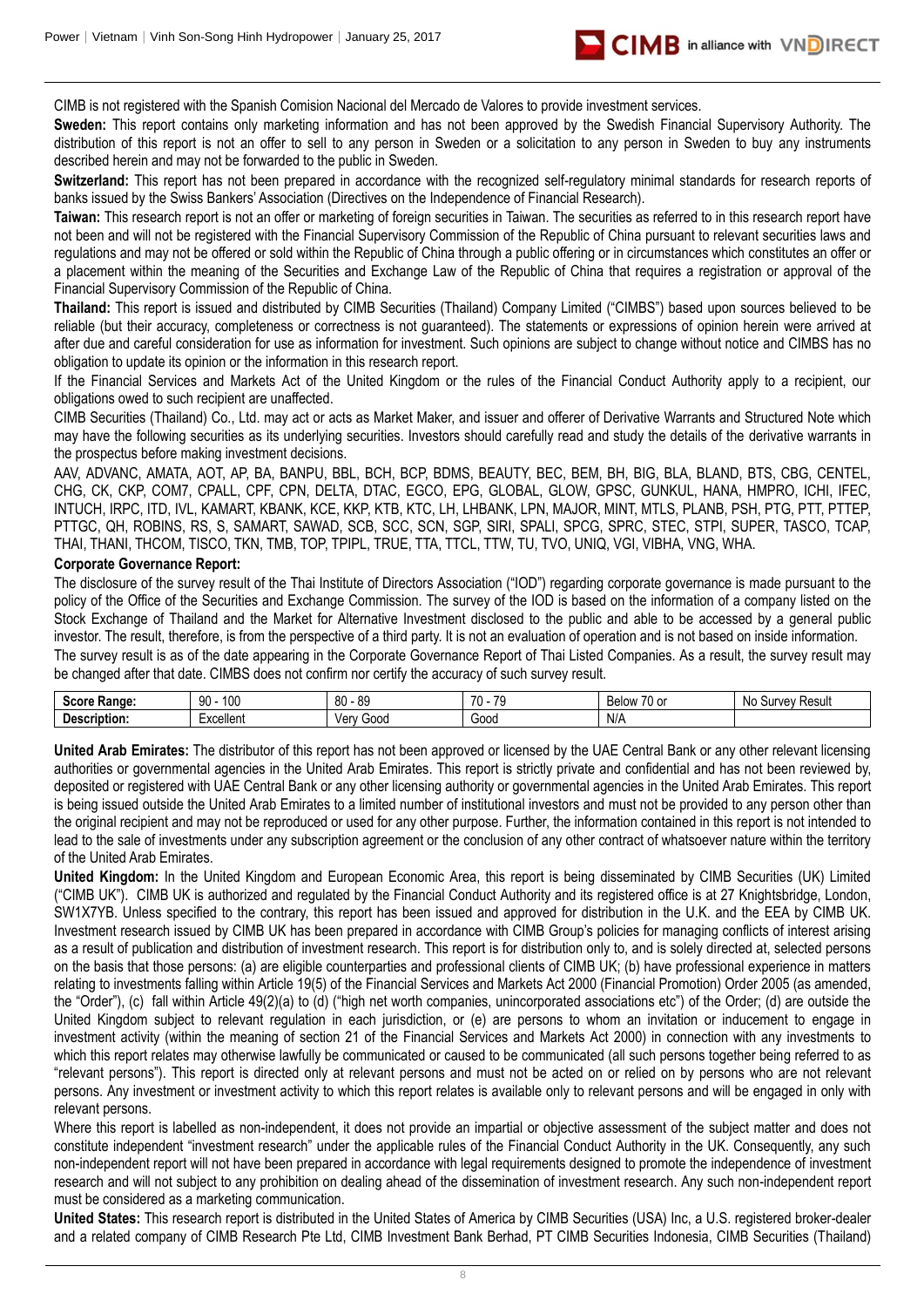

Co. Ltd, CIMB Securities Limited, CIMB Securities (India) Private Limited, and is distributed solely to persons who qualify as "U.S. Institutional Investors" as defined in Rule 15a-6 under the Securities and Exchange Act of 1934. This communication is only for Institutional Investors whose ordinary business activities involve investing in shares, bonds, and associated securities and/or derivative securities and who have professional experience in such investments. Any person who is not a U.S. Institutional Investor or Major Institutional Investor must not rely on this communication. The delivery of this research report to any person in the United States of America is not a recommendation to effect any transactions in the securities discussed herein, or an endorsement of any opinion expressed herein. CIMB Securities (USA) Inc, is a FINRA/SIPC member and takes responsibility for the content of this report. For further information or to place an order in any of the above-mentioned securities please contact a registered representative of CIMB Securities (USA) Inc.

CIMB Securities (USA) Inc does not make a market on the securities mentioned in the report.

**Other jurisdictions:** In any other jurisdictions, except if otherwise restricted by laws or regulations, this report is only for distribution to professional, institutional or sophisticated investors as defined in the laws and regulations of such jurisdictions.

| Distribution of stock ratings and investment banking clients for quarter ended on 31 December 2016 |                         |                                |  |  |
|----------------------------------------------------------------------------------------------------|-------------------------|--------------------------------|--|--|
| 1626 companies under coverage for quarter ended on 31 December 2016                                |                         |                                |  |  |
|                                                                                                    | Rating Distribution (%) | Investment Banking clients (%) |  |  |
| Add                                                                                                | 58.4%                   | 5.4%                           |  |  |
| Hold                                                                                               | 29.6%                   | 1.4%                           |  |  |
| Reduce                                                                                             | 11.6%                   | 0.4%                           |  |  |

### **Spitzer Chart for stock being researched ( 2 year data )**



**Corporate Governance Report of Thai Listed Companies (CGR). CG Rating by the Thai Institute of Directors Association (Thai IOD) in 2016, Anti-Corruption 2016.**

**AAV** – Very Good, n/a, **ADVANC** – Very Good, Certified, **AEONTS** – Good, n/a, **AMATA** – Excellent, Declared, **ANAN** – Very Good, Declared, **AOT** – Excellent, Declared, **AP** – Very Good, Declared, **ASK** – Very Good, Declared, **ASP** – Very Good, Certified, **BANPU** – Very Good, Certified, **BAY** – Excellent, Certified, **BBL** – Very Good, Certified, **BCH** – not available, Declared, **BCP** - Excellent, Certified, **BEM** – Very Good, n/a, **BDMS** – Very Good, n/a, **BEAUTY** – Good, Declared, **BEC** - Good, n/a, **BH** - Good, Declared, **BIGC** - Excellent, Declared, **BJC** – Good, n/a, **BLA** – Very Good, Certified, **BPP** – not available, n/a, **BTS** - Excellent, Certified, **CBG** – Good, n/a, **CCET** – not available, n/a, **CENTEL** – Very Good, Certified, **CHG** – Very Good, n/a, **CK** – Excellent, n/a, **COL** – Very Good, Declared, **CPALL** – not available, Declared, **CPF** – Excellent, Declared, **CPN** - Excellent, Certified, **DELTA** - Excellent, Declared, **DEMCO** – Excellent, Certified, **DTAC** – Excellent, Certified, **EA** – Very Good, Declared, **ECL** – Good, Certified, **EGCO** - Excellent, Certified, **EPG** – Good, n/a, **GFPT** - Excellent, Declared, **GLOBAL** – Very Good, Declared, **GLOW** – Very Good, Certified, **GPSC** – Excellent, Declared, **GRAMMY** - Excellent, n/a, **GUNKUL** – Very Good, Declared, **HANA** - Excellent, Certified, **HMPRO** - Excellent, Declared, **ICHI** – Very Good, Declared, **INTUCH** - Excellent, Certified, **ITD** – Good, n/a, **IVL** - Excellent, Certified, **JAS** – not available, Declared, **JASIF** – not available, n/a, **JUBILE** – Good, Declared, **KAMART** – not available, n/a, **KBANK** - Excellent, Certified, **KCE** - Excellent, Certified, **KGI** – Good, Certified, **KKP** – Excellent, Certified, **KSL** – Very Good, Declared, **KTB** - Excellent, Certified, **KTC** – Excellent, Certified, **LH** - Very Good, n/a, **LPN** – Excellent, Declared, **M** – Very Good, Declared, **MAJOR** - Good, n/a, **MAKRO** – Good, Declared, **MALEE** – Very Good, Declared, **MBKET** – Very Good, Certified, **MC** – Very Good, Declared, **MCOT** – Excellent, Declared, **MEGA** – Very Good, Declared, **MINT** - Excellent, Certified, **MTLS** – Very Good, Declared, **NYT** – Excellent, n/a, **OISHI** – Very Good, n/a, **PLANB** – Very Good, Declared, **PSH** – not available, n/a, **PSL** - Excellent, Certified, **PTT** - Excellent, Certified, **PTTEP** - Excellent, Certified, **PTTGC** - Excellent, Certified, **QH** – Excellent, Declared, **RATCH** – Excellent, Certified, **ROBINS** – Very Good, Declared, **RS** – Very Good, n/a, **SAMART** - Excellent, n/a, **SAPPE** - Good, n/a, **SAT** – Excellent, Certified, **SAWAD** – Good, n/a, SC – Excellent, Declared, **SCB** - Excellent, Certified, **SCBLIF** – not available, n/a, **SCC** – Excellent, Certified, **SCN** – Good, Declared, **SCCC** - Excellent, Declared, **SIM** - Excellent, n/a, **SIRI** - Good, n/a, **SPALI** - Excellent, Declared, **SPRC** – Very Good, Declared, **STA** – Very Good, Declared, **STEC** – Excellent, n/a, **SVI** – Excellent, Certified, **TASCO** – Very Good, Declared, **TCAP** – Excellent, Certified, **THAI** – Very Good, Declared, **THANI** – Very Good, Certified, **THCOM** – Excellent, Certified, **THRE** – Very Good, Certified, **THREL** – Very Good, Certified, **TICON** – Very Good, Declared, **TISCO** - Excellent, Certified, **TK** – Very Good, n/a, **TKN** – Good, n/a, **TMB** - Excellent, Certified, **TOP** - Excellent, Certified, **TPCH** – Good, n/a, **TPIPP** – not available, n/a, **TRUE** – Very Good, Declared, **TTW** – Very Good, Declared, **TU** – Excellent, Declared, **UNIQ** – not available, Declared, **VGI** – Excellent, Declared, **WHA** – not available, Declared, **WHART** – not available, n/a, **WORK** – not available, n/a. **INStitute of Directors (as of October 28, 2016)**<br> **Institute of Directors (as of October 28, 2018)**<br> **Institute of Directors (as of October 28, 2018)**<br> **INSTIGRATION CONTENT CONTENT CONTENT CONTENT CONTENT CONTENT CONTEN** 

**Companies participating in Thailand's Private Sector Collective Action Coalition Against Corruption programme (Thai CAC) under Thai**